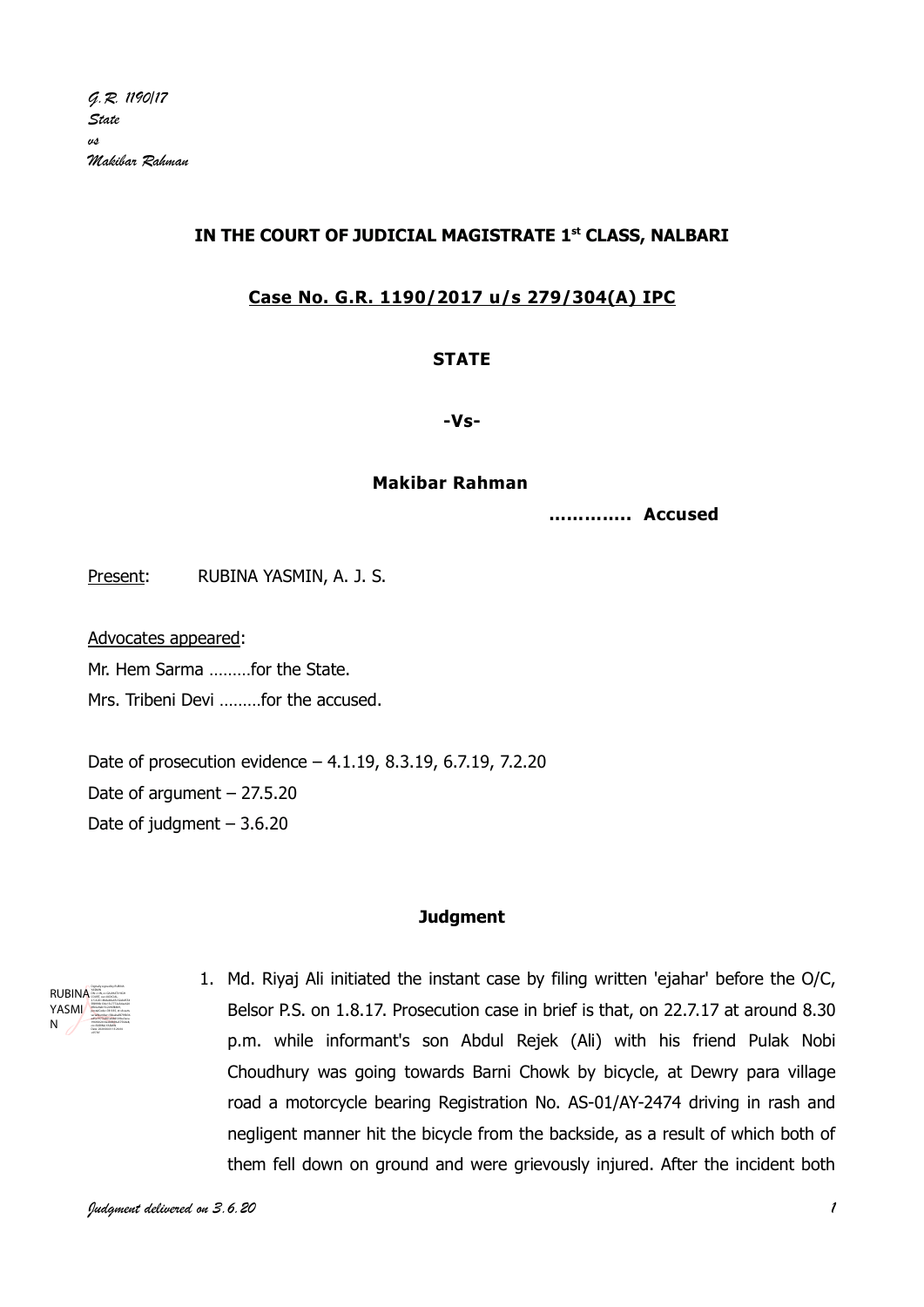of them were taken to Nalbari SMK Hospital through 108 vehicle, but doctor declared informant's son Abdul Rejek as dead and Pulak Nobi Choudhury was referred to GMCH for further treatment.

- 2. On receipt of the 'ejahar', police have registered Belsor P.S. case No. 146/17 u/s 279/338/304(A) IPC and investigated the matter. On completion of investigation, police filed charge sheet against the accused Makibar Rahman u/s 279/304(A) IPC.
- 3. During trial, accused person was allowed to go on bail. Relevant documents of the accused were furnished to him u/s 207 Cr.P.C. Upon perusal of materials on record and after hearing both sides, sufficient materials were found against the accused person u/s 279/304(A) IPC.
- 4. Prosecution in support of the case examined 6(six) witnesses. Defence side did not examine any witness in support of their claim. Statement of the accused person was recorded u/s 313 of Cr.P.C. defence case is of total denial. Defence declined to adduce evidence on his behalf.
- 5. I have heard argument of both sides.

# Points For Determination

6. Upon hearing and perusal of the record, I have framed the following points for determination:



- i. Whether the accused person on 22.7.17 at about 8.30 p.m. drove motorcycle bearing Registration No. AS-01/AY-2474 rashly and negligently knocked down informant's son and his friend while they were on their way to Barni Chowk and thereby committed an offence punishable u/s 279 IPC?
- ii. Whether the accused person on the same date and time drove motorcycle bearing Registration No. AS-01/AY-2474 in rashly and negligently and caused death of informant's son Abdul Rejek (Ali) and thereby committed an offence punishable u/s 304(A) IPC.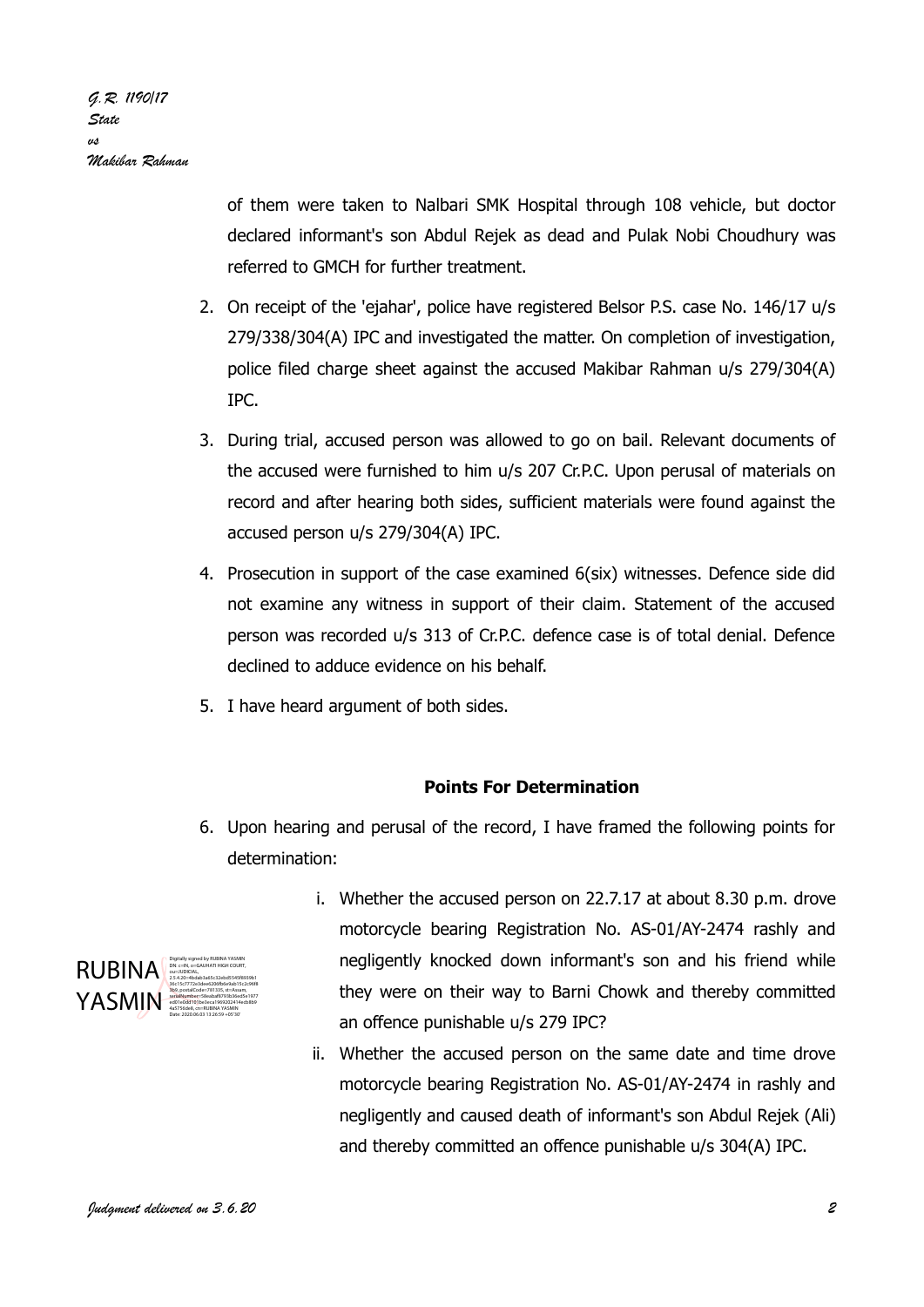#### Discussion, Decision and Reasons Thereof

- 7. I have carefully gone through the entire evidence on record and materials placed before me.
- 8. Pw 1 Riyaj Ali who is the informant of this case deposed in his evidence that he has filed this case. The incident happened about two years ago at around 7.30 p.m. at Dewry para Chowk. His son Abdul Rejek went out with bicycle. He heard that his son had occurred with an accident. He further stated that he heard that bike has hit his son. He also heard that the accused, who is in the dock, drove the bike. He further stated that the accident took place due to guilt of his his. His son was taken to hospital and he died in the hospital. Ext. 1 is ejehar and Ext. 1 (1) is his signature.



- 9. During his cross examination he stated that his son fell down on his own. He has no knowledge for whose fault the occurrence took place.
- 10. Pw 2 Pulak Nobi Choudhury who is another victim of this deposed in his evidence that on that date of incident, he was going with Rejek with bicycle and he sat on the back of the bicycle. Rejek ride the bicycle. The incident took place at night. The bike hit the bicycle. Rejek died. He has not seen who drove the bike.
- 11. During cross examination, he stated that they fell down from the bicycle. The accident took place due to mistake of cycle-rider.
- 12. Pw 3 Ikramul Ali deposed in his evidence that accident took place about 1 ½ years ago at around 7.30 p.m. He was coming from Mukalmlua riding a bike. He saw gathering and one cycle was lying. He saw two injured persons on the spot. He heard that there was an accident between bicycle and motorcycle. Police seized one cycle in front of him. Ext. 2 is the seizure list and Ext. 2 (1) is his signature.
- 13. During his cross examination he stated that he has reached the place of occurrence after the accident took place. He also has no idea for whose fault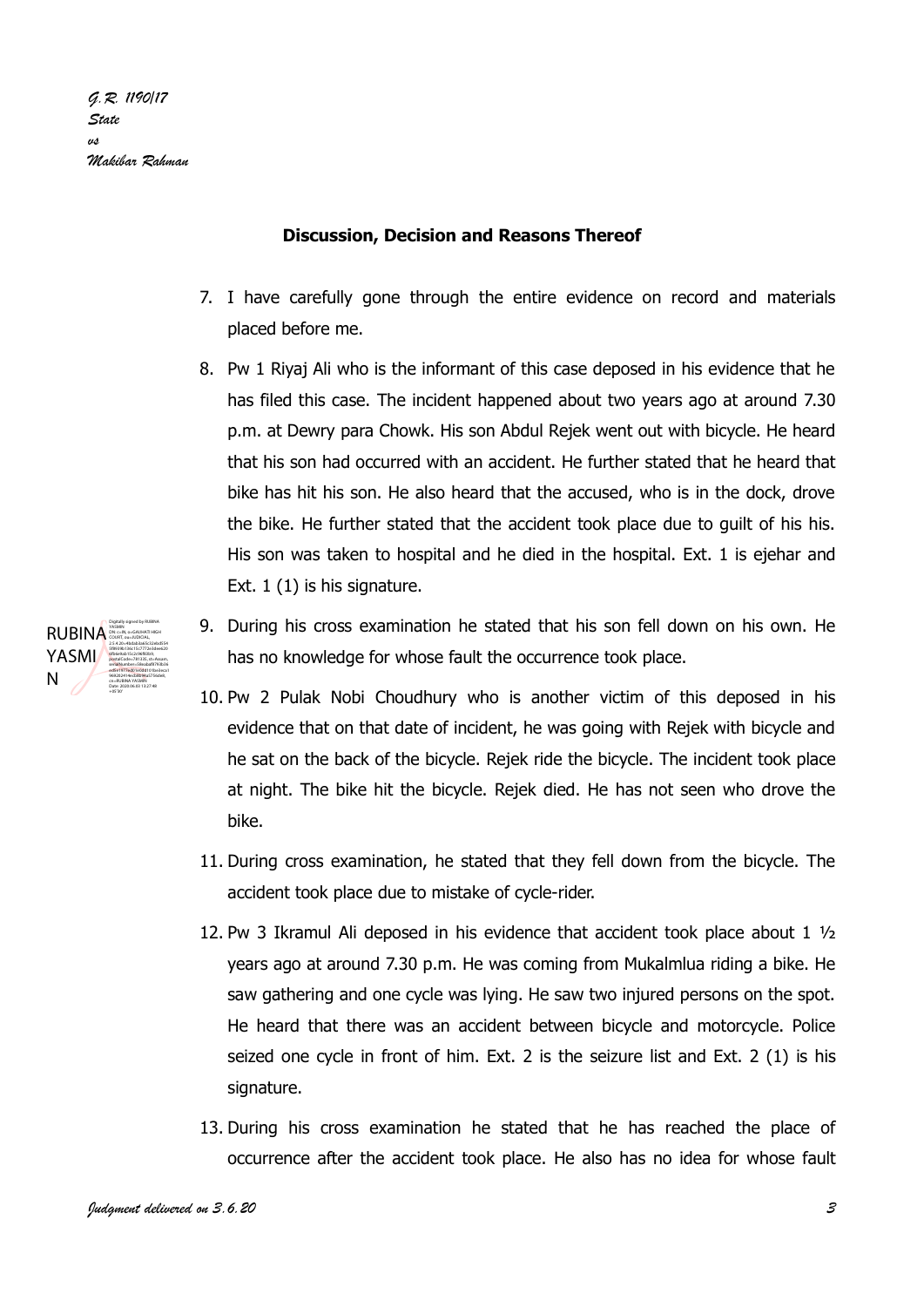RUBINA YASMIN

Digitally signed by RUBINA YASMIN DN: c=IN, o=GAUHATI HIGH COURT, ou=JUDICIAL,

2e3dee6206fb6e9ab15c2c96f83b9, postalCode=781335, st=Assam,

101be3eca1969202414ecb8b94a5756de8, cn=RUBINA YASMIN Date: 2020.06.03 13:28:34 +05'30'

the occurrence took place.

- 14. Pw 4 Rubuluddin Ahmed deposed in his evidence that he has not seen the occurrence. Incident took place about 1 ½ years ago at Deoripara. He was coming from duty when he heard there was an accident. He has not seen anyone on the spot. Defence declined to cross examine the said witness.
- 15. Pw 5 Makbul Ali stated in his evidence that in 2017 he used to drive 108 vehicle. He took an injured person to hospital. Police seized one bike. Ext. 2 is the seizure list and Ext. 2 (1) is his signature. Defence declined to cross examine the said witness.
- 16. Pw 6 ASI Ram Charan Nath deposed in his evidence that on 1.8.17 he was as ASI in Belsor P.S. On that day an ejahar was filed by Riyaz Ali before the O/C. The O/C registered the case and entrusted him with the task of investigation. Before filling ejahar G.D. Entry no. 428 dtd. 22.7.17 was made. He has investigated the case as per the G.D. Entry. Place of occurrence is Belsor Deuripara road. He went to the place of occurrence, prepared sketch map and recorded statement of the witnesses. He has seized one motorcycle and bicycle. He has collected the medical report of the victim. He has sent the vehicle for MVI inspection. Accused person appeared on receipt of notice. He released him on bail as the offences were bailable in nature. On completion of investigation he has filed charge sheet against Makibar Rahman u/s 279/304(A) IPC. Ext. 2 is seizure list one bicycle and one motorcycle. Ext. 2(3) is his signature. Ext. 3 is seizure list one Glamour bike with relevant documents. Ext. 3 (1) is his signaure. Ext. 4 is sketch map and Ext. 4(1) is his signature. Ext. 5 is charge sheet. Ext. 5 (1) is his signature. 2.5.4.20=4bdab3a65c32ebd5545f8939b136c15c777 serialNumber=58eabaf8793b36ed5e1977ed01e0dd
	- 17. During cross examination, he stated that the occurrence took place on 22.7.17. Before they went to the place of occurrence the victim was already sent to hospital. There were two traveller in the bicycle. He has taken the motorcycle and bicycle to P.S. from the place of occurrence on the date of occurrence itself. On 6.8.17 when the accused person appeared he seized the said vehicle.

18. On perusal of the entire evidence it is seen that though the witnesses have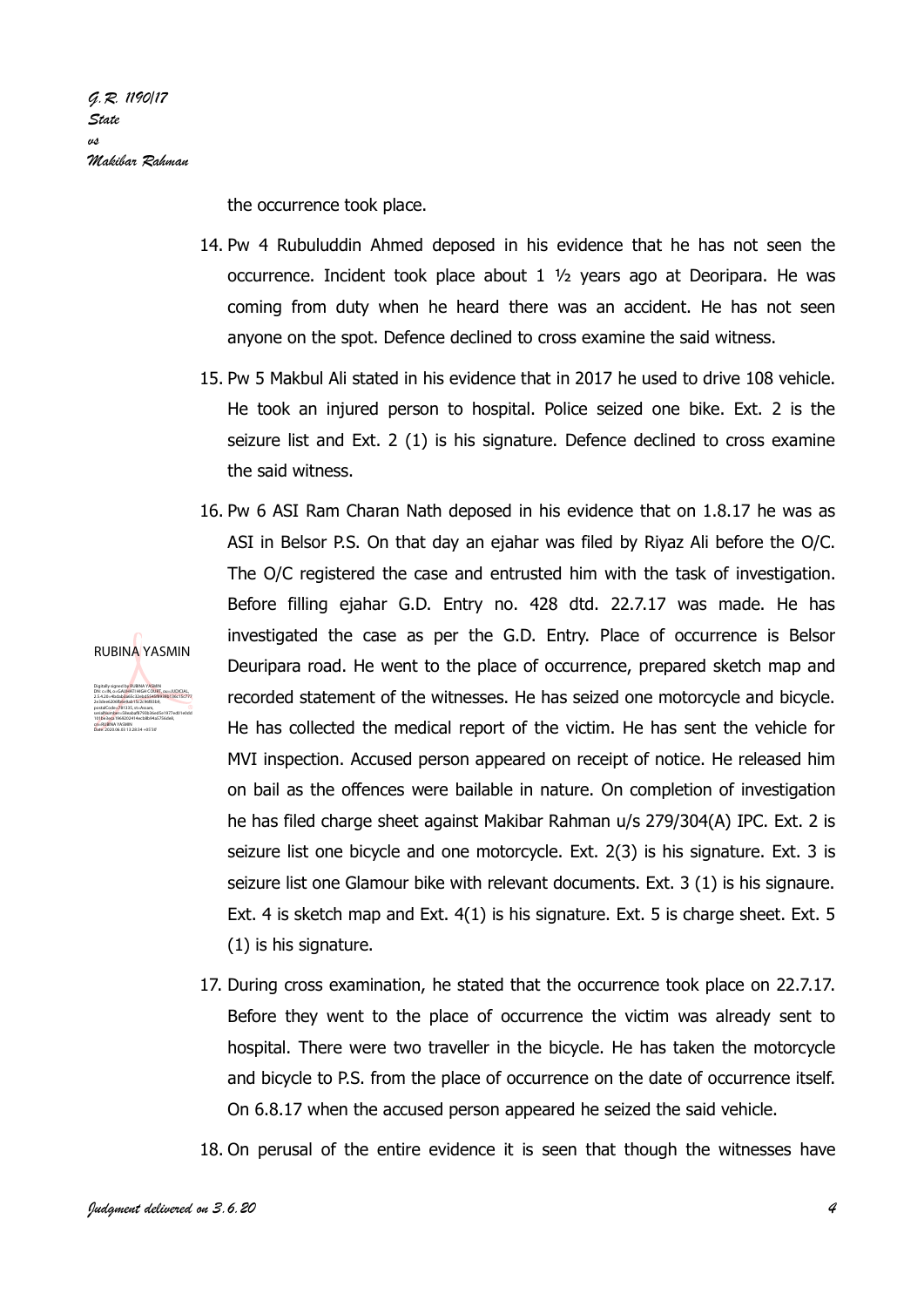G.R. 1190/17 State us Makibar Rahman

# RUBINA YASMIN

Digitally signed <mark>b</mark>y RUBINA YASMIN<br>DN: c=IN, o=G**A**UHATI HIGH COURT, ou=JUDICIAL,<br>2.5.4.20=4bdab3a65c32ebd5545f8939b136c<br>15c7772e3dee6206fb6e9ab15c2c96f83b9, p<br>postalCode=781335, st=Assam, serialNumber=58eabaf8793b36ed5e1977ed 01e0dd101be3eca1969202414ecb8b94a575 6de8, cn=RUBINA YASMIN Date: 2020.06.03 13:29:23 +05'30'

stated the occurrence as alleged in the ejahar but none of the witnesses among the said six witnesses has deposed that they have seen the occurrence nor have they seen the accused person causing the accident by his rash driving. On perusal of the evidnece of Pw 1 Riaj Ali it transpires that he was not present in the place of occurrence at the time of occurrence. Pw 3 and PW 4 also came to the Place of occurrence after the occurrence had taken place. Pw 2 was the pillion rider in the cycle with the victim. But he also has not seen the accused person driving the vehicle. Moreover, he has stated that the accident took place due to the fault of the cycyle rider. Pw 3 and Pw 5 are the seizure witnesses. They have identified their signature in the seizure list. However on perusal of the evidence of the I/o it transpires that the I/o has seized the vehicle at police station on 06.08.17 when the accused person appeared. There is no mention of place or date as to when the bike was seized in the seizure list. The occurrence took place on 22.07.17 and the bike was seized on 06.08.17 meaning thereby, the fact that accused was involved in the accident could not be established as the said vehicle was seized later and hence doubt arises with regard to the accused rashly driving the vehicle on the date of occurrence and causing the accident. Thus the entire materials placed before me suggests that none of the witnesses has seen the accused person at the time of occurrence driving his vehicle in rash manner and caused the accident.

- 19. Situated thus my considered opinion is that as the witnesses examined by the prosecution has not seen the accused on the date of occurrence driving his car in a rash manner, the evidence on record is not enough to prove beyond reasonable doubt that it was the accused person who was involved in the occurrence or caused the death of the victim by his rash and negligent driving.
- 20. Hence, prosecution has failed to prove the guilt of the accused and accordingly, accused Makibar Rahman is not found guilty of offence punishable u/s 279/304(A) IPC. Hence, he is acquitted of the said charges and set at liberty forthwith.
- 21. The bail bonds furnished on behalf of the accused persons shall remain in force for a further period of six months